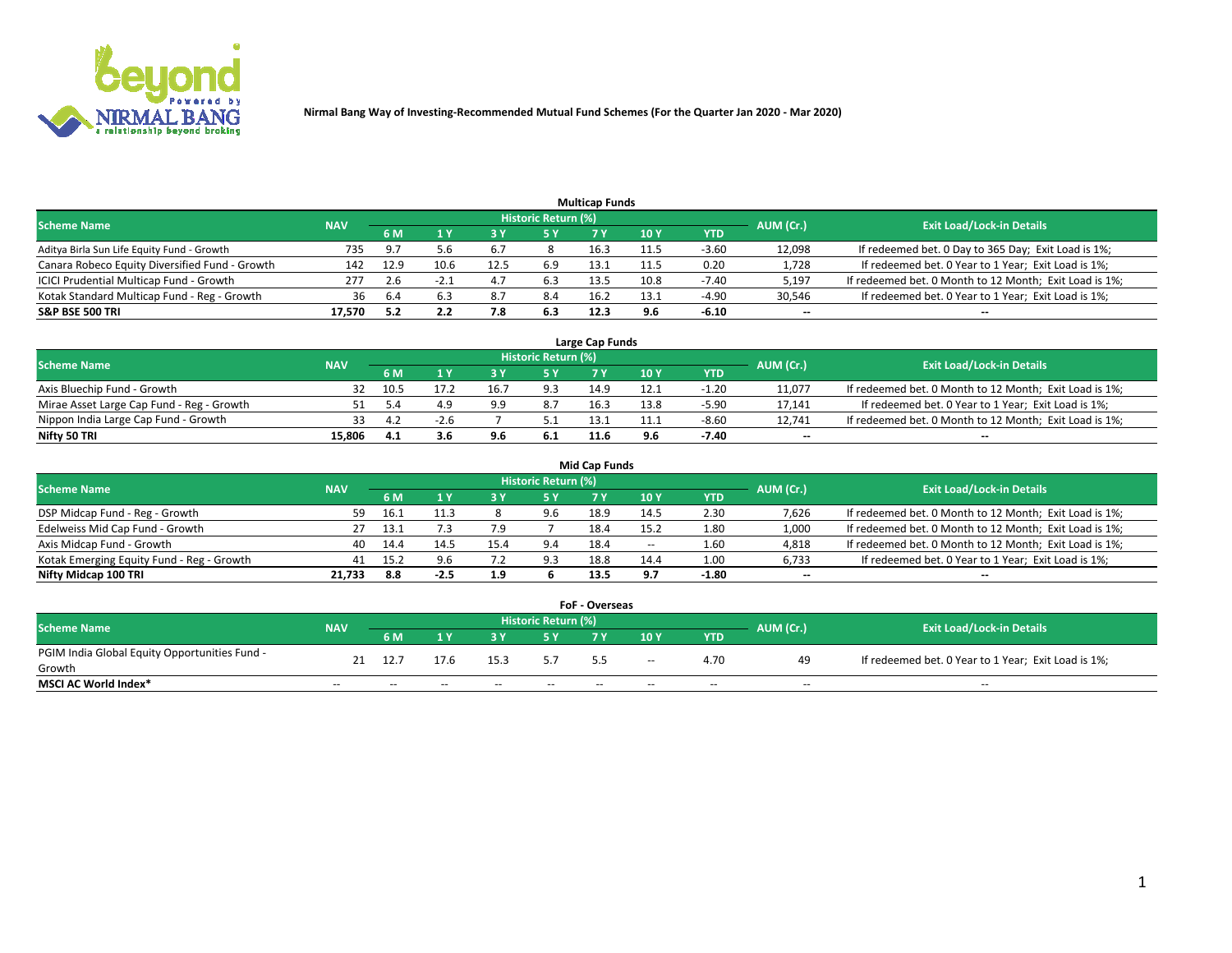

| Large & Midcap                                   |            |      |     |      |                     |      |      |         |           |                                                     |  |  |  |  |
|--------------------------------------------------|------------|------|-----|------|---------------------|------|------|---------|-----------|-----------------------------------------------------|--|--|--|--|
| <b>Scheme Name</b>                               | <b>NAV</b> |      |     |      | Historic Return (%) |      |      |         | AUM (Cr.) | <b>Exit Load/Lock-in Details</b>                    |  |  |  |  |
|                                                  |            | 6 M  |     |      | 5 Y                 |      | 10Y  | YTD     |           |                                                     |  |  |  |  |
| Canara Robeco Emerging Equities - Growth         | 98         | 15.5 | 8.9 | 10.1 | 10.5                |      |      | 1.50    | 5.626     | If redeemed bet. 0 Year to 1 Year; Exit Load is 1%; |  |  |  |  |
| Invesco India Growth Opportunities Fund - Growth |            | 8.8  |     |      |                     | 14.9 | 12.2 | $-2.60$ | 2,447     | If redeemed bet. 0 Year to 1 Year; Exit Load is 1%; |  |  |  |  |
| Principal Emerging Bluechip Fund - Growth        | 107        | 13.5 |     | 8.⊥  | 9.1                 | 19.1 | 14.1 | $-0.70$ | 2,202     | If redeemed bet. 0 Year to 1 Year; Exit Load is 1%; |  |  |  |  |
| NIFTY Large Midcap 250 TRI                       | 1.114      |      | 2.5 |      | 7.3                 | 14.2 | 10.7 | $-4.10$ | $\sim$    | $-$                                                 |  |  |  |  |

| <b>Focused Funds</b>             |            |     |      |      |                     |      |       |         |           |                                                        |  |  |  |
|----------------------------------|------------|-----|------|------|---------------------|------|-------|---------|-----------|--------------------------------------------------------|--|--|--|
| <b>Scheme Name</b>               | <b>NAV</b> |     |      |      | Historic Return (%) |      |       |         |           | <b>Exit Load/Lock-in Details</b>                       |  |  |  |
|                                  |            | 6 M |      |      |                     |      | 10 Y  | YTD     | AUM (Cr.) |                                                        |  |  |  |
| Axis Focused 25 Fund - Growth    | 30         |     |      | 14.8 | 10.3                | 15.1 | $- -$ | -1.10   | 9.627     | If redeemed bet. 0 Month to 12 Month; Exit Load is 1%; |  |  |  |
| SBI Focused Equity Fund - Growth | 153        |     | 15.4 | 13.9 | 10.3                | 15.7 | 16.3  | $-0.30$ | 7.694     | If redeemed bet. 0 Year to 1 Year; Exit Load is 1%;    |  |  |  |
| <b>S&amp;P BSE 500 TRI</b>       | 17.570     |     |      |      | 6.3                 | 12.3 | 9.6   | $-6.10$ | $\sim$    | $- -$                                                  |  |  |  |

| <b>Small Cap Funds</b>                         |            |           |         |                            |      |      |       |            |           |                                                     |  |  |  |  |
|------------------------------------------------|------------|-----------|---------|----------------------------|------|------|-------|------------|-----------|-----------------------------------------------------|--|--|--|--|
| <b>Scheme Name</b>                             | <b>NAV</b> |           |         | <b>Historic Return (%)</b> |      |      |       |            | AUM (Cr.) | <b>Exit Load/Lock-in Details</b>                    |  |  |  |  |
|                                                |            | <b>6M</b> |         |                            | 5 Y  | 7 Y  | 10Y   | <b>YTD</b> |           |                                                     |  |  |  |  |
| Franklin India Smaller Companies Fund - Growth | 48         |           | $-7.8$  | $-0.3$                     | 4.3  | 17.1 | 14.1  | $-3.50$    | 7,188     | If redeemed bet. 0 Year to 1 Year; Exit Load is 1%; |  |  |  |  |
| HDFC Small Cap Fund - Growth                   |            | 0.0       | $-12.7$ |                            | 7.3  |      | 10.7  | $-3.80$    | 9,872     | If redeemed bet. 0 Year to 1 Year; Exit Load is 1%; |  |  |  |  |
| L&T Emerging Businesses Fund - Reg - Growth    |            |           | $-10.8$ | 2.8                        | 7.9  | $-$  | $- -$ | $-5.20$    | 6,123     | If redeemed bet. 0 Year to 1 Year; Exit Load is 1%; |  |  |  |  |
| SBI Small Cap Fund - Growth                    | 54         | 12.2      | 10.3    | 11.5                       | 12.5 | 23.9 | 18    | 1.50       | 3,493     | If redeemed bet. 0 Year to 1 Year; Exit Load is 1%; |  |  |  |  |
| Nifty Smallcap 100 TRI                         | 6.859      | 4.6       | $-10.9$ | -4.7                       | 0.4  | 9.5  | 5.8   | $-4.30$    | $\sim$    | $- -$                                               |  |  |  |  |

## **ELSS Schemes (Tax Saving u/s 80-C)**

| <b>Scheme Name</b>                           | <b>NAV</b> |      |      | <b>Historic Return (%)</b> |           |                          |               | AUM (Cr.) | <b>Exit Load/Lock-in Details</b> |       |
|----------------------------------------------|------------|------|------|----------------------------|-----------|--------------------------|---------------|-----------|----------------------------------|-------|
|                                              |            | 6 M  | 4 Y  | 73 Y                       | <b>5Y</b> | 7 Y                      | $\sqrt{10}$ Y | YTD       |                                  |       |
| Aditya Birla Sun Life Tax Relief 96 - Growth | 32         | 10.5 | 3.4  | a ၁                        | 7.3       | 16.3                     | 11.4          | $-2.00$   | 10,308                           | Nil   |
| Axis Long Term Equity Fund - Growth          | 49         | 12.5 | 16.6 | 14.5                       |           | 19.5                     | 16.9          | $-0.40$   | 21,997                           | Nil   |
| Canara Robeco Equity Tax Saver Fund - Growth | 69         | 13.9 | 11.9 |                            |           | 13.                      |               | 1.40      | 1,033                            | Nil   |
| Invesco India Tax Plan - Growth              | 53         | 11.6 |      | 10.4                       | 7.7       |                          | 13.3          | $-0.50$   | 1,026                            | Nil   |
| Mirae Asset Tax Saver Fund - Reg - Growth    | 18         |      |      |                            | $\sim$    | $\overline{\phantom{m}}$ | --            | $-4.90$   | 3,293                            | Nil   |
| S&P BSE 200 TRI                              | 5,683      | 4.9  |      | 8.5                        | 6.5       | 12.4                     | 9.8           | $-6.50$   | $\sim$                           | $- -$ |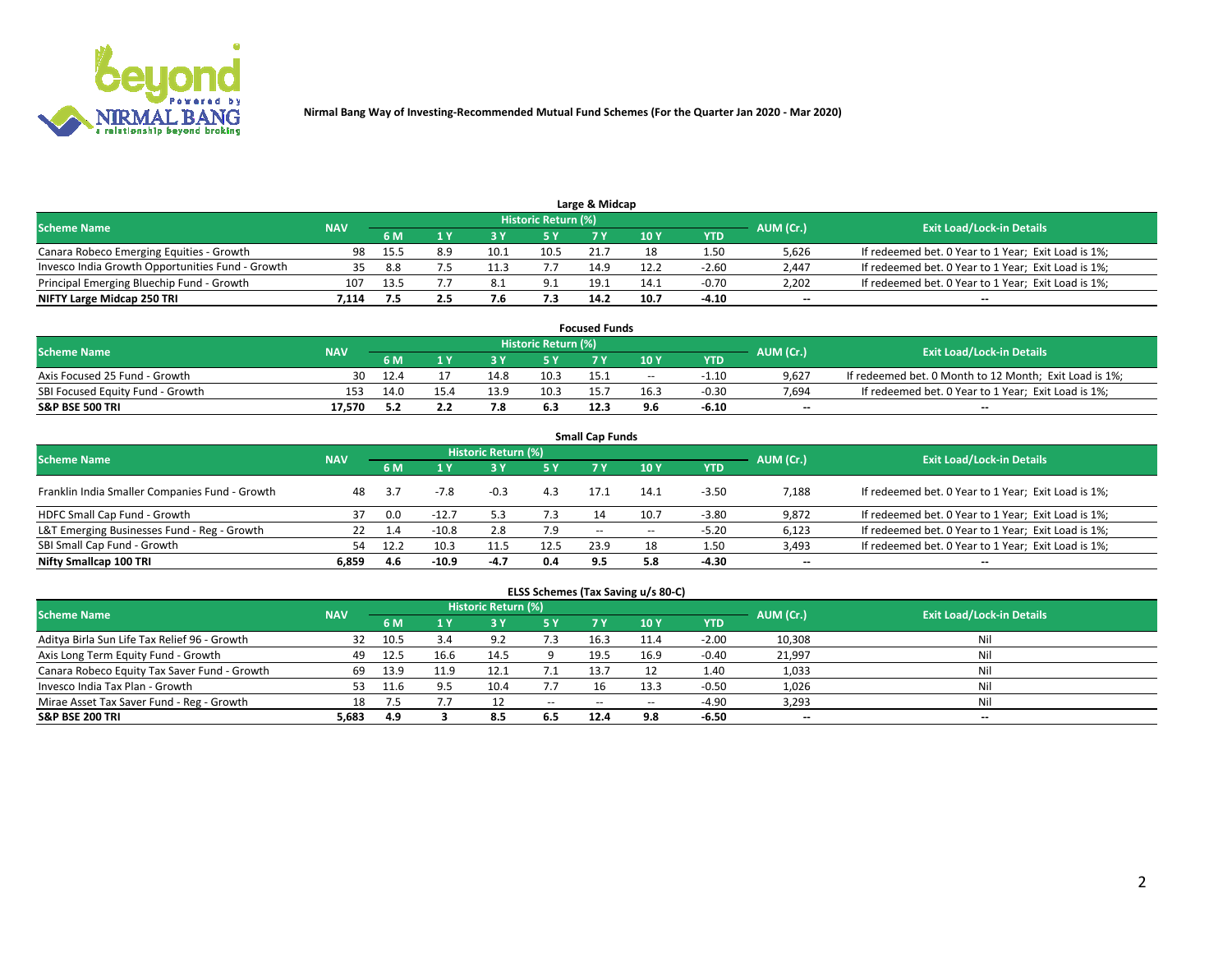

| <b>Contra/Value Fund</b>                                                                                        |        |     |     |      |     |      |                 |            |        |                                                     |  |  |  |  |
|-----------------------------------------------------------------------------------------------------------------|--------|-----|-----|------|-----|------|-----------------|------------|--------|-----------------------------------------------------|--|--|--|--|
| <b>Historic Return (%)</b><br><b>Exit Load/Lock-in Details</b><br>AUM (Cr.)<br><b>Scheme Name</b><br><b>NAV</b> |        |     |     |      |     |      |                 |            |        |                                                     |  |  |  |  |
|                                                                                                                 |        | 6 M |     |      | 5 Y |      | 10 <sub>Y</sub> | <b>YTD</b> |        |                                                     |  |  |  |  |
| Kotak India EQ Contra Fund - Reg - Growth                                                                       | 53     | 6.3 |     | 10.4 |     | 12.7 | 10.4            | $-4.20$    | 900    | If redeemed bet. 0 Year to 1 Year; Exit Load is 1%; |  |  |  |  |
| Invesco India Contra Fund - Growth                                                                              | 49     | 9.7 |     | 10.4 | 8.4 |      | 12.6            | $-1.10$    | 4,751  | If redeemed bet. 0 Year to 1 Year; Exit Load is 1%; |  |  |  |  |
| UTI Value Opportunities Fund - Growth                                                                           | 63     | 9.8 |     |      | 3.9 | 10.9 | 10.2            | $-2.90$    | 4,635  | If redeemed bet. 0 Year to 1 Year; Exit Load is 1%; |  |  |  |  |
| Nippon India Value Fund - Growth                                                                                |        | 5.8 |     | 6.   | 5.5 |      | 9.7             | $-5.30$    | 3,114  | If redeemed bet. 0 Year to 1 Year; Exit Load is 1%; |  |  |  |  |
| S&P BSE 500 TRI                                                                                                 | 17.570 |     | 2.2 |      | 6.3 | 12.3 | 9.6             | $-6.10$    | $\sim$ | --                                                  |  |  |  |  |

| Sector/Thematic                                                           |            |        |        |                          |           |       |                          |            |                          |                                                        |  |  |  |  |
|---------------------------------------------------------------------------|------------|--------|--------|--------------------------|-----------|-------|--------------------------|------------|--------------------------|--------------------------------------------------------|--|--|--|--|
| <b>Scheme Name</b>                                                        | <b>NAV</b> |        |        | Historic Return (%)      |           |       |                          |            | AUM (Cr.)                | <b>Exit Load/Lock-in Details</b>                       |  |  |  |  |
|                                                                           |            | 6 M    | 1 Y    | 73 Y                     | <b>5Y</b> | 7 Y   | 10Y                      | <b>YTD</b> |                          |                                                        |  |  |  |  |
| Canara Robeco Consumer Trends Fund - Reg -<br>Growth                      | 43         | 15.3   | 14.3   | 13.3                     | 10.1      | 16.2  | 14.6                     | 0.70       | 388                      | If redeemed bet. 0 Year to 1 Year; Exit Load is 1%;    |  |  |  |  |
| Mirae Asset Great Consumer Fund - Growth                                  | 36         | 11.9   |        | 13.9                     | 9.9       | 16.3  | $\overline{\phantom{a}}$ | $-2.70$    | 1,004                    | If redeemed bet. 0 Year to 1 Year; Exit Load is 1%;    |  |  |  |  |
| ICICI Prudential Technology Fund - Growth                                 | 59         | $-3.0$ | $-2.4$ |                          | h         | 15.3  | 15.2                     | 1.10       | 418                      | If redeemed bet. 0 Day to 15 Day; Exit Load is 1%;     |  |  |  |  |
| Nippon India Pharma Fund - Growth                                         | 161        | 13.6   |        | 5.7                      | 3.9       | 14    | 13.6                     | 5.50       | 2,451                    | If redeemed bet. 0 Year to 1 Year; Exit Load is 1%;    |  |  |  |  |
| BNP Paribas India Consumption Fund - Reg - Growth                         | 13         | 16.9   | 21.4   | $\overline{\phantom{a}}$ | $- -$     | $- -$ | $- -$                    | 1.90       | 499                      | If redeemed bet. 0 Month to 12 Month; Exit Load is 1%; |  |  |  |  |
| ICICI Prudential Banking and Financial Services Fund -<br>Retail - Growth | 64         | 6.0    | 4.5    | 9.3                      | 10.3      | 17.2  | 15.7                     | $-8.80$    | 3,615                    | If redeemed bet. 0 Day to 15 Day; Exit Load is 1%;     |  |  |  |  |
| <b>S&amp;P BSE 500 TRI</b>                                                | 17.570     | 5.2    | 2.2    | 7.8                      | 6.3       | 12.3  | 9.6                      | $-6.10$    | $\overline{\phantom{a}}$ | $- -$                                                  |  |  |  |  |

| <b>Dynamic Asset Allocation Funds</b>                      |            |        |        |                     |        |           |      |            |                          |                                                          |  |  |  |
|------------------------------------------------------------|------------|--------|--------|---------------------|--------|-----------|------|------------|--------------------------|----------------------------------------------------------|--|--|--|
| <b>Scheme Name</b>                                         | <b>NAV</b> |        |        | Historic Return (%) |        |           |      |            | AUM (Cr.)                | <b>Exit Load/Lock-in Details</b>                         |  |  |  |
|                                                            |            | 6 M    |        | 73 Y                | 5 Y    | <b>7Y</b> | 10Y  | <b>YTD</b> |                          |                                                          |  |  |  |
| ICICI Prudential Balanced Advantage Fund - Reg -<br>Growth | 37         | 5.3    | 6.9    | 7.5                 | 7.6    | 11.9      | 11.6 | $-3.40$    | 28,853                   | If redeemed bet. 0 Year to 1 Year; Exit Load is 1%;      |  |  |  |
| Invesco India Dynamic Equity Fund - Growth                 | 30         | 4.9    | 6.7    | 7.2                 | 5.7    | 11.7      | 10   | $-1.60$    | 870                      | If redeemed bet. 0 Month to 3 Month; Exit Load is 0.25%; |  |  |  |
| Nippon India Balanced Advantage Fund - Growth              | 93         | 4.4    |        | 7.6                 | 5.6    | 11.9      | 10.4 | $-1.70$    | 2,884                    | If redeemed bet. 0 Month to 12 Month; Exit Load is 1%;   |  |  |  |
| HDFC Balanced Advantage Fund - Growth                      | 188        | 0.7    | $-0.7$ | 6.7                 | 6.3    | 11.2      | 9.9  | $-7.00$    | 44,151                   | If redeemed bet. 0 Year to 1 Year; Exit Load is 1%;      |  |  |  |
| SBI Dynamic Asset Allocation Fund - Reg - Growth           | 13         | $-0.8$ | $-1.3$ | 5.5                 | $\sim$ | --        | --   | $-6.50$    | 664                      | If redeemed bet. 0 Month to 12 Month; Exit Load is 1%;   |  |  |  |
| NIFTY 50 Hybrid Composite Debt 65:35 Index                 | 10,164     | 4.4    |        | 9.3                 | 7.1    | 10.7      | 9.5  | $-3.80$    | $\overline{\phantom{a}}$ | $- -$                                                    |  |  |  |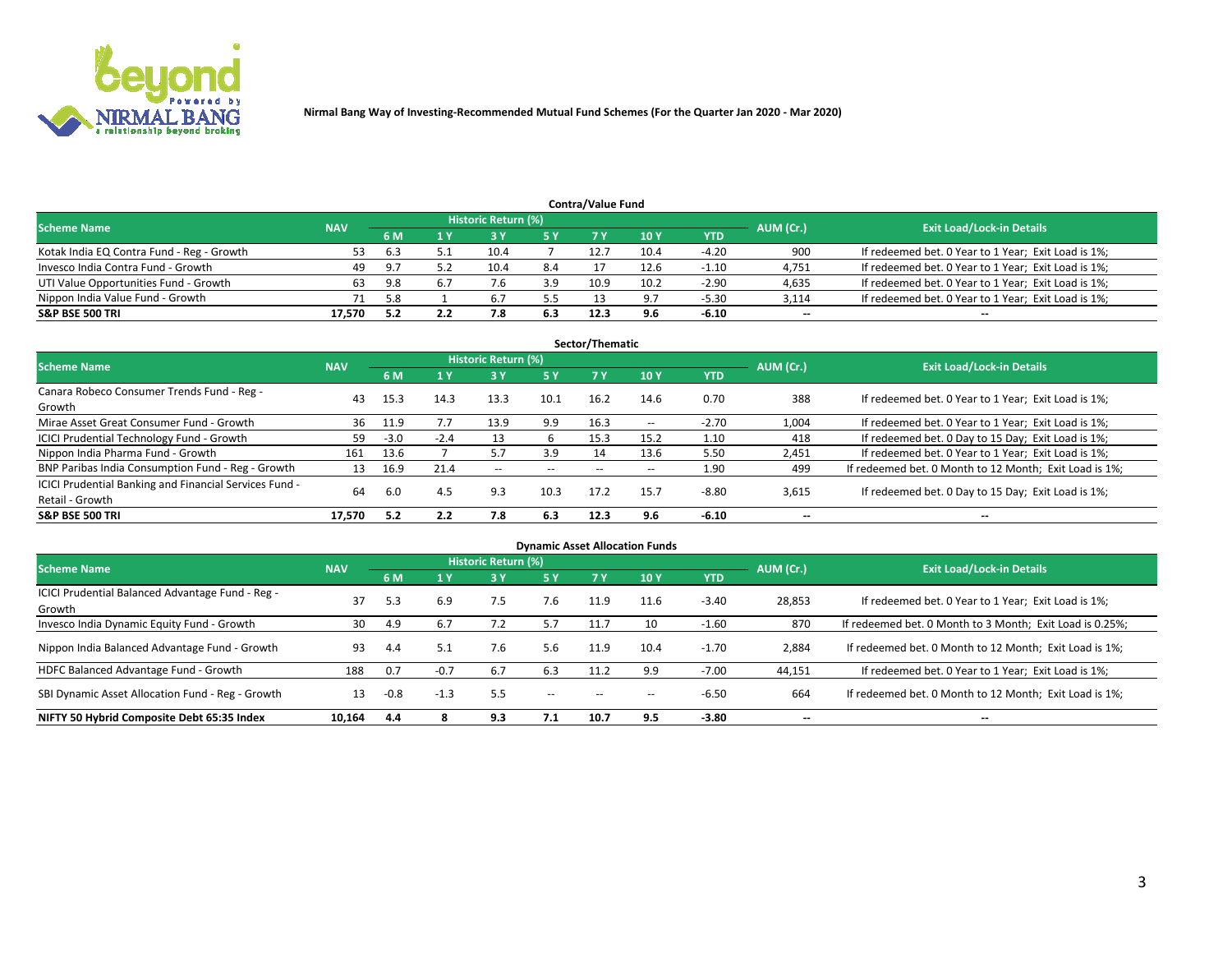

| <b>Hybrid Aggressive</b>                        |            |                                  |      |      |       |       |                 |         |                          |                                                        |  |  |  |  |
|-------------------------------------------------|------------|----------------------------------|------|------|-------|-------|-----------------|---------|--------------------------|--------------------------------------------------------|--|--|--|--|
| <b>Scheme Name</b>                              | AUM (Cr.)  | <b>Exit Load/Lock-in Details</b> |      |      |       |       |                 |         |                          |                                                        |  |  |  |  |
|                                                 | <b>NAV</b> | 6 M                              |      |      | 5 Y   |       | 10 <sub>Y</sub> | YTD     |                          |                                                        |  |  |  |  |
| ICICI Prudential Equity & Debt Fund - Growth    | 132        | 4.0                              |      |      | 6.8   | 13.3  | 12.5            | $-6.10$ | 22,390                   | If redeemed bet. 0 Year to 1 Year; Exit Load is 1%;    |  |  |  |  |
| Mirae Asset Hybrid - Equity Fund - Reg - Growth |            | 4.8                              |      | 8.8  | $- -$ | $- -$ | $- -$           | $-4.50$ | 3,380                    | If redeemed bet. 0 Year to 1 Year; Exit Load is 1%;    |  |  |  |  |
| SBI Equity Hybrid Fund - Growth                 | 144        | 8.2                              | 12.2 | 10.6 | 8.2   | 14.6  | 11.8            | $-1.20$ | 32,585                   | If redeemed bet. 0 Month to 12 Month; Exit Load is 1%; |  |  |  |  |
| Canara Robeco Equity Hybrid Fund - Growth       | 169        | 10.8                             |      | 10.2 |       | 13.9  | 12.3            | 0.60    | 3,000                    | If redeemed bet. 0 Year to 1 Year; Exit Load is 1%;    |  |  |  |  |
| NIFTY 50 Hybrid Composite Debt 65:35 Index      | 10,164     | -4.4                             |      | 9.3  | 7.1   | 10.7  | - 9.5           | $-3.80$ | $\overline{\phantom{a}}$ | $- -$                                                  |  |  |  |  |

| <b>Arbitrage Fund</b>                      |            |          |     |                     |  |    |  |            |           |                                                          |  |  |  |
|--------------------------------------------|------------|----------|-----|---------------------|--|----|--|------------|-----------|----------------------------------------------------------|--|--|--|
| Scheme Name                                | <b>NAV</b> |          |     | Historic Return (%) |  |    |  |            | AUM (Cr.) | <b>Exit Load/Lock-in Details</b>                         |  |  |  |
|                                            |            | l M      | : M |                     |  |    |  | <b>YTD</b> |           |                                                          |  |  |  |
| IDFC Arbitrage Fund - Reg - Growth         |            |          |     |                     |  | b. |  | 6.00       | 12.224    | If redeemed bet. 0 Month to 1 Month; Exit Load is 0.25%; |  |  |  |
| Kotak Equity Arbitrage Fund - Reg - Growth | 28         | 4.1      |     |                     |  |    |  | 0.30       | 17.856    | If redeemed bet. 0 Day to 30 Day; Exit Load is 0.25%;    |  |  |  |
| Nippon India Arbitrage Fund - Growth       | 20         | $\Delta$ |     |                     |  |    |  | 6.40       | 10.497    | If redeemed bet. 0 Month to 1 Month; Exit Load is 0.25%; |  |  |  |

|                                          |            |           |                                  |                          |                          | <b>Equity Saver</b> |               |            |                          |                                                        |
|------------------------------------------|------------|-----------|----------------------------------|--------------------------|--------------------------|---------------------|---------------|------------|--------------------------|--------------------------------------------------------|
| Scheme Name                              | <b>NAV</b> | AUM (Cr.) | <b>Exit Load/Lock-in Details</b> |                          |                          |                     |               |            |                          |                                                        |
|                                          |            | 6 M       |                                  |                          | 5 Y                      |                     | $\sqrt{10}$ Y | <b>YTD</b> |                          |                                                        |
| Axis Equity Saver Fund - Reg - Growth    |            | 4.8       | ∕.b                              |                          | $\sim$                   | $- -$               | $- -$         | $-0.10$    | 820                      | If redeemed bet. 0 Month to 12 Month; Exit Load is 1%; |
| Kotak Equity Savings Fund - Reg - Growth |            |           | 5.9                              |                          | 6.7                      | $\sim$ $\sim$       | $- -$         | $-1.10$    | 1,804                    | If redeemed bet. 0 Year to 1 Year; Exit Load is 1%;    |
| CRISIL Hybrid 50+50 - Moderate Index*    |            | $- -$     | $-$                              | $\overline{\phantom{a}}$ | $\overline{\phantom{a}}$ | $\sim$              | --            | $\sim$     | $\overline{\phantom{a}}$ | $- -$                                                  |

| <b>Liquid Funds</b>              |            |      |     |                            |      |                          |            |                 |           |                                  |  |  |  |  |
|----------------------------------|------------|------|-----|----------------------------|------|--------------------------|------------|-----------------|-----------|----------------------------------|--|--|--|--|
| Scheme Name                      | <b>NAV</b> |      |     | <b>Historic Return (%)</b> |      |                          | <b>YTM</b> | Avg             | AUM (Cr.) | <b>Exit Load/Lock-in Details</b> |  |  |  |  |
|                                  |            | 1 W. | 2 W | 1 M                        | 3M   | 71 Y                     |            | <b>Maturity</b> |           |                                  |  |  |  |  |
| Axis Liquid Fund - Growth        | 2,183      | 6.0  |     |                            | 5.2  |                          | 5.38       | 0.10            | 33,800    | *Ref Footnote                    |  |  |  |  |
| IDFC Cash Fund - Reg - Growth    | 2.381      | 6.2  | 5.6 |                            |      |                          | 5.21       | 0.08            | 9,799     | *Ref Footnote                    |  |  |  |  |
| Kotak Liquid Fund - Reg - Growth | 3,983      | : ໑  |     |                            | ۰۰ ت |                          |            | 0.09            | 29,452    | *Ref Footnote                    |  |  |  |  |
| <b>CRISIL Liquid Fund Index</b>  | $\sim$     | 6.2  |     |                            | 5.6  | $\overline{\phantom{a}}$ | $-$        | $\sim$          | $\sim$    | $\sim$                           |  |  |  |  |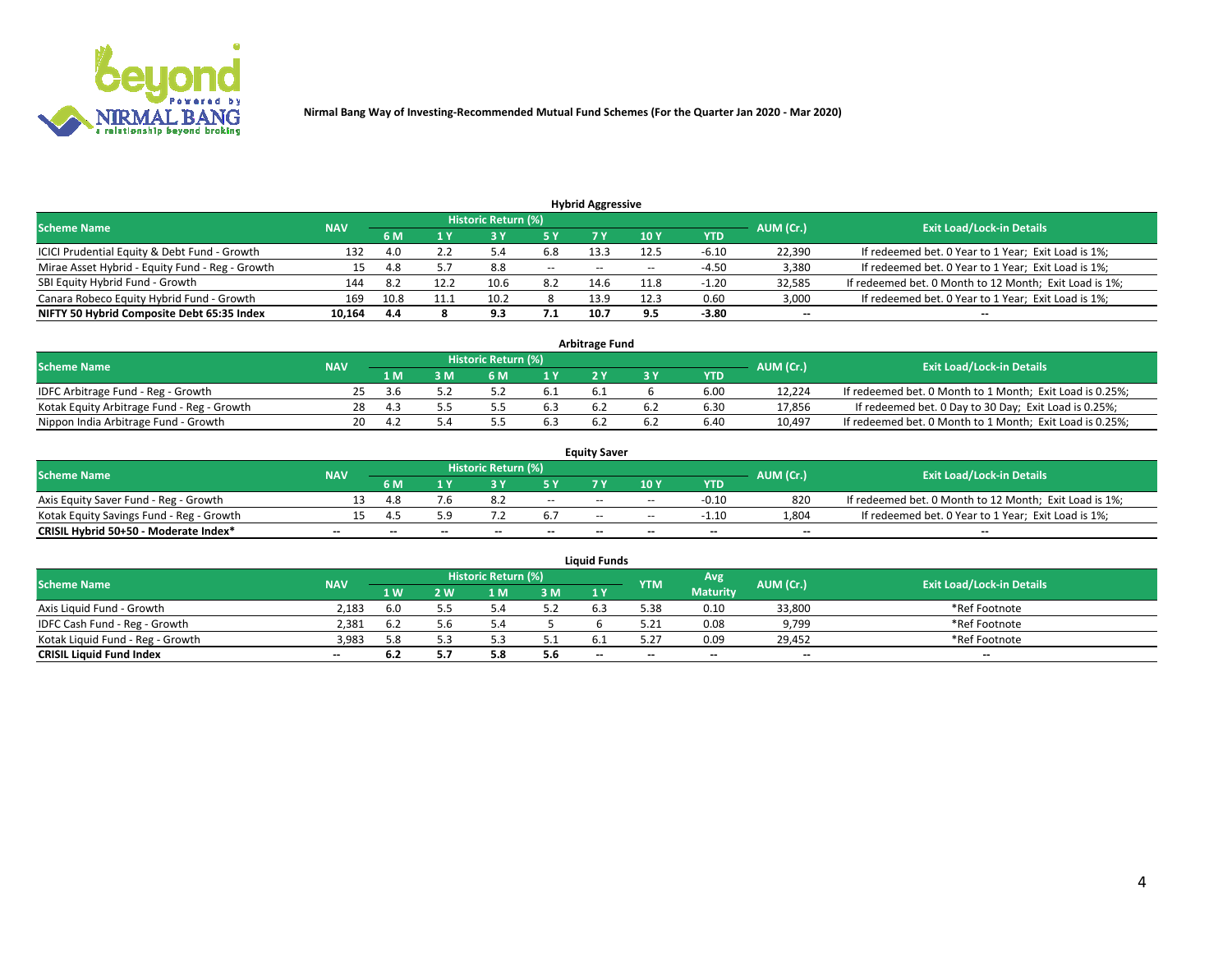

| <b>Ultra Short Fund</b>                       |            |      |     |                            |        |            |      |                 |                                  |       |  |  |  |  |
|-----------------------------------------------|------------|------|-----|----------------------------|--------|------------|------|-----------------|----------------------------------|-------|--|--|--|--|
| <b>Scheme Name</b>                            | <b>NAV</b> |      |     | <b>Historic Return (%)</b> |        | <b>YTM</b> | Avg  | AUM (Cr.)       | <b>Exit Load/Lock-in Details</b> |       |  |  |  |  |
|                                               |            | 1 M  | 3 M | 6 M                        | 1 Y    | <b>3 Y</b> |      | <b>Maturity</b> |                                  |       |  |  |  |  |
| IDFC Ultra Short Term Fund - Reg - Growth     |            | 6.4  | 5.8 | b.4                        |        | $-$        | 5.83 | 0.46            | 5,468                            | Nil   |  |  |  |  |
| Sundaram Ultra Short Term Fund - Reg - Growth |            |      |     |                            | $\sim$ | --         | 5.75 | 0.40            | 339                              | Nil   |  |  |  |  |
| L&T Ultra Short Term Fund - Growth            | 33         | 6.5  |     |                            |        |            | 5.85 | 0.46            | 2,666                            | Nil   |  |  |  |  |
| <b>NIFTY Ultra Short Duration Debt Index</b>  | 4,042      | -6.2 | 6.1 | 6.5                        | 7.5    |            | $-$  | $-$             | $- -$                            | $- -$ |  |  |  |  |

| <b>Money Market Fund</b>                         |            |     |     |                     |        |    |            |                 |           |                                  |  |  |  |
|--------------------------------------------------|------------|-----|-----|---------------------|--------|----|------------|-----------------|-----------|----------------------------------|--|--|--|
| <b>Scheme Name</b>                               | <b>NAV</b> |     |     | Historic Return (%) |        |    | <b>YTM</b> | 'Avg            | AUM (Cr.) | <b>Exit Load/Lock-in Details</b> |  |  |  |
|                                                  |            | 1 M | 3 M | 6 M                 | 1 Y    | 3Y |            | <b>Maturity</b> |           |                                  |  |  |  |
| Aditya Birla Sun Life Money Manager Fund - Reg - | 268        | 8.3 | 6.5 | 6.5                 | 7.9    |    |            | 0.54            | 12,504    | Nil                              |  |  |  |
| Growth                                           |            |     |     |                     |        |    |            |                 |           |                                  |  |  |  |
| Franklin India Savings Fund - Growth             | 37         | 6.9 |     | 6.5                 | 8.1    |    |            | 0.34            | 4,741     | Nil                              |  |  |  |
| Nippon India Money Market Fund - Growth          | 3,021      | 6.8 | 5.9 | 6.5                 | 7.8    |    | 5.81       | 0.35            | 4,540     | Nil                              |  |  |  |
| <b>CRISIL Liquid Fund Index</b>                  | $- -$      | 5.8 | 5.6 | 5.8                 | $\sim$ | -- | --         | $\sim$          | $\sim$    | $\sim$                           |  |  |  |

| <b>Short Term Fund</b>                          |            |      |     |                            |      |           |            |                 |           |                                  |  |  |  |  |
|-------------------------------------------------|------------|------|-----|----------------------------|------|-----------|------------|-----------------|-----------|----------------------------------|--|--|--|--|
| <b>Scheme Name</b>                              | <b>NAV</b> |      |     | <b>Historic Return (%)</b> |      |           | <b>YTM</b> | Avg             | AUM (Cr.) | <b>Exit Load/Lock-in Details</b> |  |  |  |  |
|                                                 |            | 1 M  | 3 M | 6 M                        | 1Y   | <b>3Y</b> |            | <b>Maturity</b> |           |                                  |  |  |  |  |
| Axis Short Term Fund - Growth                   |            | 14.1 | 8.8 |                            | 10.6 |           | 6.63       | 2.20            | 4,939     | Nil                              |  |  |  |  |
| HDFC Short Term Debt Fund - Growth              | 23         | 15.6 |     | 9.9                        | 10.7 | 8.1       | 7.07       | 3.06            | 11,026    | Nil                              |  |  |  |  |
| IDFC Bond Fund - Short Term Plan - Reg - Growth | 41         |      | 7.6 | 8.5                        | 10.1 |           | 6.62       | 2.21            | 11,979    | Nil                              |  |  |  |  |
| Kotak Bond Short Term Fund - Reg - Growth       | 38         | 15.0 | 8.8 | 8.9                        | 10.4 |           | 6.88       | 2.42            | 11,400    | Nil                              |  |  |  |  |
| L&T Short Term Bond Fund - Reg - Growth         |            | 14.1 | 8.1 | 8.5                        | 9.9  |           | 6.48       | 2.11            | 5,450     | Nil                              |  |  |  |  |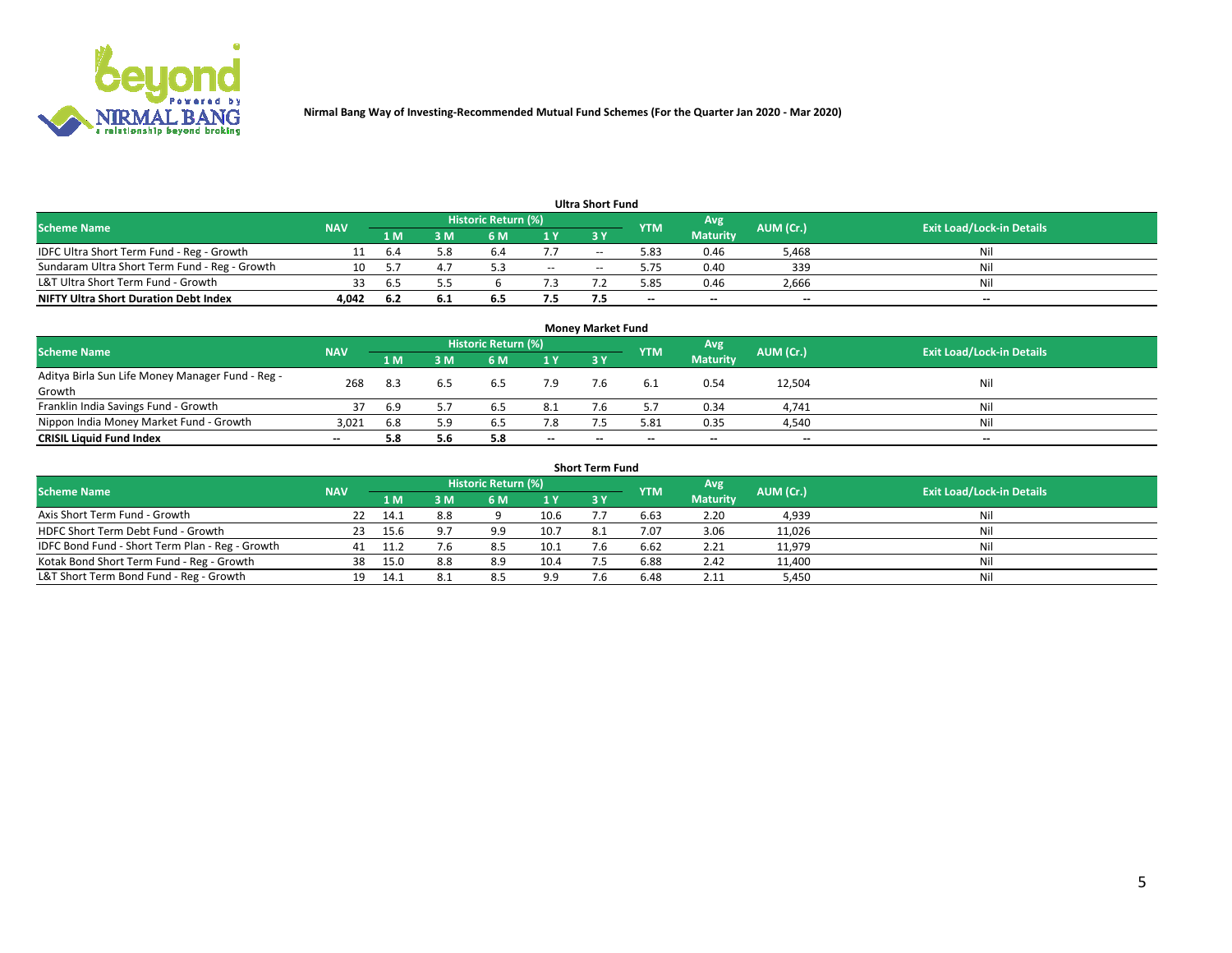

| <b>Low Duration Fund</b>                  |            |     |    |                     |                |           |            |                 |           |                                  |  |  |  |  |
|-------------------------------------------|------------|-----|----|---------------------|----------------|-----------|------------|-----------------|-----------|----------------------------------|--|--|--|--|
| <b>Scheme Name</b>                        | <b>NAV</b> |     |    | Historic Return (%) |                |           | <b>YTM</b> | Avg             | AUM (Cr.) | <b>Exit Load/Lock-in Details</b> |  |  |  |  |
|                                           |            | 1 M | sм | 6 M                 | 1 <sub>Y</sub> | <b>3Y</b> |            | <b>Maturity</b> |           |                                  |  |  |  |  |
| Axis Treasury Advantage Fund - Growth     | 2.249      |     |    |                     | 8.7            |           | 99.د       | 0.78            | 5,239     | Nil                              |  |  |  |  |
| Canara Robeco Savings Fund - Reg - Growth |            |     |    |                     |                |           | 87.ز       | 0.80            | 1,135     | Nil                              |  |  |  |  |
| IDFC Low Duration Fund - Reg - Growth     | 29.        |     |    |                     |                |           | .96 ذ      | 0.90            | 5,804     | Nil                              |  |  |  |  |

| <b>Banking &amp; PSU Bond Funds</b>            |            |      |     |                     |                |           |            |                 |           |                                  |  |  |  |
|------------------------------------------------|------------|------|-----|---------------------|----------------|-----------|------------|-----------------|-----------|----------------------------------|--|--|--|
| <b>Scheme Name</b>                             | <b>NAV</b> |      |     | Historic Return (%) |                |           | <b>YTM</b> | Avg             | AUM (Cr.) | <b>Exit Load/Lock-in Details</b> |  |  |  |
|                                                |            | 1 M  | sм  | 6 M                 | 4 <sub>Y</sub> | <b>3Y</b> |            | <b>Maturity</b> |           |                                  |  |  |  |
| HDFC Banking and PSU Debt Fund - Reg - Growth  |            | 16.2 |     | 10                  | 11.4           |           | 28'        | 3.16            | 4,896     | Ni                               |  |  |  |
| Kotak Banking and PSU Debt Fund - Reg - Growth |            | 16.  | a a | 10                  | 11.9           |           | 6.93       | 3.29            | 4,553     | Ni                               |  |  |  |
| IDFC Banking & PSU Debt Fund - Reg - Growth    |            | 14.4 |     |                     | 12.7           |           |            | 3.10            | 13.030    | Ni                               |  |  |  |

| <b>Corporate Bond Funds</b>                         |            |      |                         |                     |      |     |            |                 |           |                                                         |  |  |  |  |
|-----------------------------------------------------|------------|------|-------------------------|---------------------|------|-----|------------|-----------------|-----------|---------------------------------------------------------|--|--|--|--|
| <b>Scheme Name</b>                                  | <b>NAV</b> |      |                         | Historic Return (%) |      |     | <b>YTM</b> | Avg             | AUM (Cr.) | <b>Exit Load/Lock-in Details</b>                        |  |  |  |  |
|                                                     |            | 1 M  | $\overline{\mathsf{M}}$ | 6 M                 | 1Y   | 3V  |            | <b>Maturity</b> |           |                                                         |  |  |  |  |
| ICICI Prudential Corporate Bond Fund - Reg - Growth |            | 11.5 | 8.5                     | 8.8                 | 10.4 |     | 6.76       | 2.26            | 12,074    | Nil                                                     |  |  |  |  |
| L&T Triple Ace Bond Fund - Reg - Growth             | 53.        | 31.7 | 14.6                    | 11.3                | 16.4 | 8.8 | 7.59       | 8.39            | 2.474     | If redeemed bet. 0 Month to 3 Month; Exit Load is 0.5%; |  |  |  |  |
| Kotak Corporate Bond Fund - Std - Growth            | 2,687      | 9.9  |                         | 8.3                 | 9.9  |     | 6.63       | 1.62            | 4,523     | Nil                                                     |  |  |  |  |

| <b>Credit Risk Fund</b>                           |            |      |      |                            |      |    |               |                 |           |                                                           |  |  |  |
|---------------------------------------------------|------------|------|------|----------------------------|------|----|---------------|-----------------|-----------|-----------------------------------------------------------|--|--|--|
| <b>Scheme Name</b>                                | <b>NAV</b> |      |      | <b>Historic Return (%)</b> |      |    | <b>YTM</b>    | Avg             | AUM (Cr.) | <b>Exit Load/Lock-in Details</b>                          |  |  |  |
|                                                   |            | 1 M  | 3 M  | 6 M                        | 71 Y | 3Y |               | <b>Maturity</b> |           |                                                           |  |  |  |
| <b>ICICI Prudential Credit Risk Fund - Growth</b> | 22         | 15.0 | 10.5 | 11.7                       | 10.9 |    | 9.41          | 2.30            | 12,381    | If redeemed bet. 0 Year to 1 Year; Exit Load is 1%;       |  |  |  |
| Kotak Credit Risk Fund - Reg - Growth             |            | 14.3 |      | 10.3                       | 10.3 |    | $8.7^{\circ}$ | 2.44            | 5,104     | If redeemed bet. 0 Year to 1 Year; Exit Load is 1%;       |  |  |  |
|                                                   |            |      |      |                            |      |    |               |                 |           | If redeemed bet. 0 Month to 12 Month; Exit Load is 3%; If |  |  |  |
| SBI Credit Risk Fund - Growth                     | 32         | 14.9 | 10.4 | 8.8                        |      |    | 8.58          | 2.38            | 5,055     | redeemed bet. 12 Month to 24 Month; Exit Load is 1.5%; If |  |  |  |
|                                                   |            |      |      |                            |      |    |               |                 |           | redeemed bet. 24 Month to 36 Month; Exit Load is 0.75%;   |  |  |  |